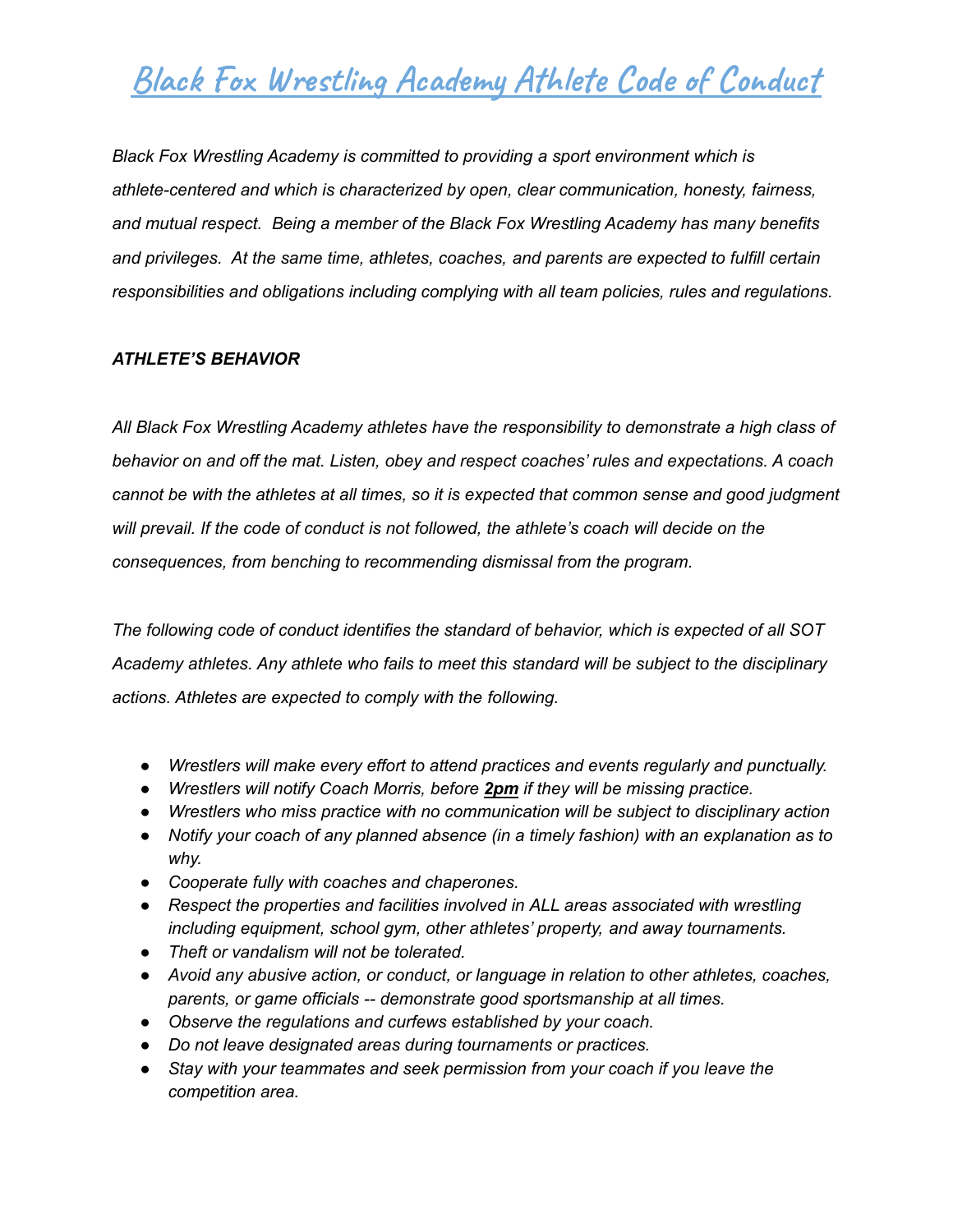**Black Fox Wrestling Academy Athlete Code of Conduct**

## *SOCIAL MEDIA*

As we are in the age of social media and it is important for all our athletes to understand the *positives and negatives associated with it. Many college coaches follow kids on social media and if not managed well, can shut down paths for your future. By following some of the easy steps below you can stay out of trouble*

- *● You recognize that the public may view all online submissions.*
- *● Keep all comments clean and do not defame, abuse, harass, stalk, threaten or violate the privacy of others.*
- *● Do not impersonate any other person or misrepresent who you are or your affiliation.*
- *● You are solely responsible for any liability, loss or damage that results from content submitted by you or through your account.*
- *● Do not violate the law or encourage illegal activities.*

## *DISCIPLINARY ACTIONS*

*Procedures for dealing with infractions shall be determined by the coaching staff and administration. The athlete being disciplined will be informed of the nature of the infraction.*

## *Examples of Infractions but not limited to:*

- *● A single or repeated incident of disrespectful, offensive, abusive, racist or sexist comments or behavior directed towards others (peers, opponents, athletes, coaches officials, spectators etc.)*
- *● Unsportsmanlike conduct such as angry outbursts or arguing.*
- *● A single or repeated incident of being late or absent from events or activities at which attendance is required without reason*
- *● A single or repeated incident of curfew violations.*
- *● A single or repeated outburst towards an official, coach, or athlete*
- *● Activities or behaviors which interfere with competition or with any athlete's preparations for competition.*
- *● Pranks, jokes, fighting, hazing or other activities that endanger the safety of others.*
- *● Consumption of alcohol or illegal drugs.*